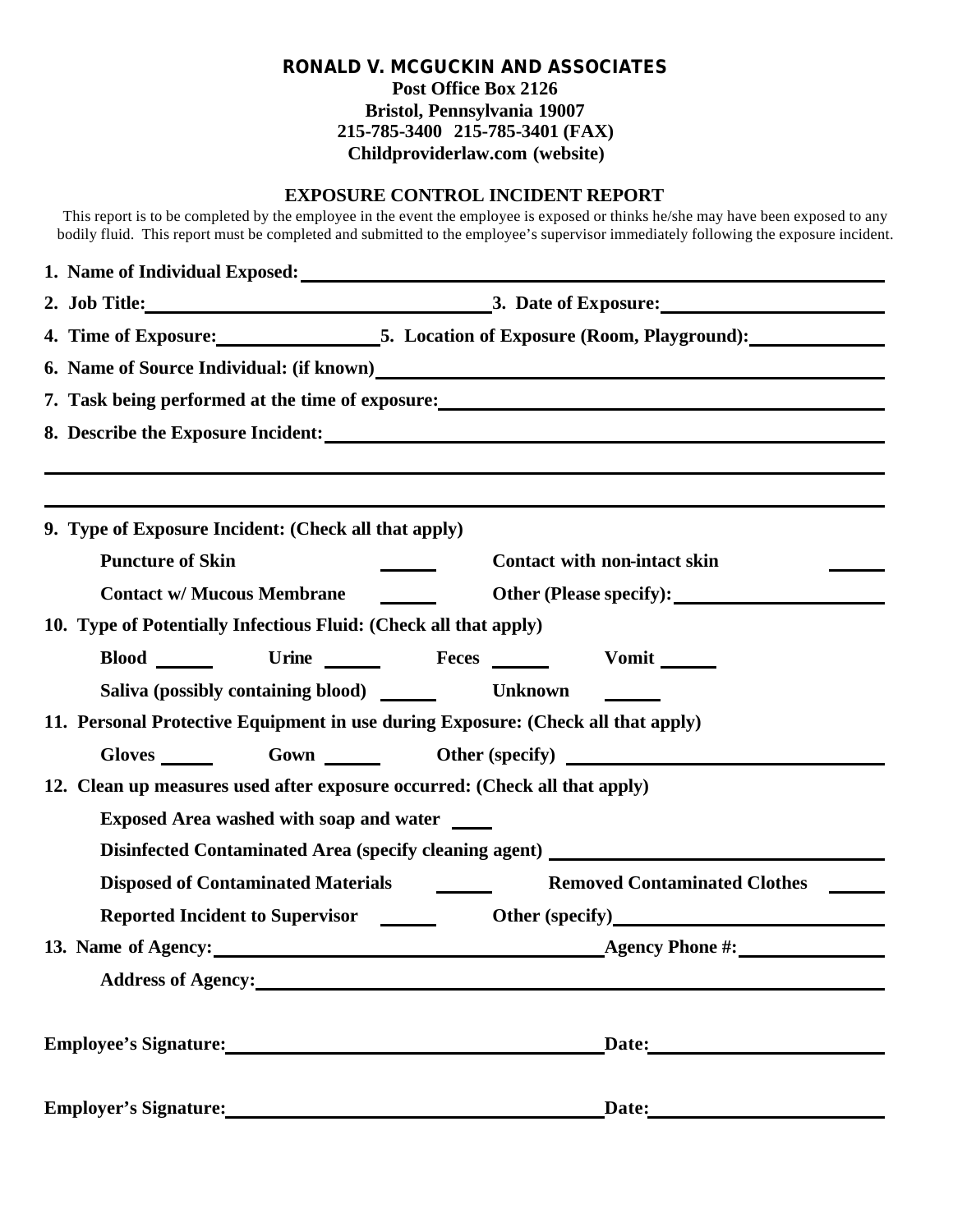# **EXPOSURE CONTROL CONSENT FORM**

| health and well being, do not consent to have my blood drawn by a medical professional. I have been informed |                                                                                                                                                                                                                                                                                                                                                                                                                                                                                                                                                                                                                                                                                         |  |  |  |  |  |
|--------------------------------------------------------------------------------------------------------------|-----------------------------------------------------------------------------------------------------------------------------------------------------------------------------------------------------------------------------------------------------------------------------------------------------------------------------------------------------------------------------------------------------------------------------------------------------------------------------------------------------------------------------------------------------------------------------------------------------------------------------------------------------------------------------------------|--|--|--|--|--|
| that there would be no cost to me, but still deny consent to draw my blood.                                  |                                                                                                                                                                                                                                                                                                                                                                                                                                                                                                                                                                                                                                                                                         |  |  |  |  |  |
|                                                                                                              |                                                                                                                                                                                                                                                                                                                                                                                                                                                                                                                                                                                                                                                                                         |  |  |  |  |  |
|                                                                                                              |                                                                                                                                                                                                                                                                                                                                                                                                                                                                                                                                                                                                                                                                                         |  |  |  |  |  |
|                                                                                                              |                                                                                                                                                                                                                                                                                                                                                                                                                                                                                                                                                                                                                                                                                         |  |  |  |  |  |
| for HIV, at no cost to myself.                                                                               | I, having consented to have my blood drawn by a medical professional, wish at this time for my blood <b>not to be tested for HIV</b> . I understand that my employer is required to retain my<br>blood for 90 days in the event I would change my mind and wish within the next 90 days to have my blood tested                                                                                                                                                                                                                                                                                                                                                                         |  |  |  |  |  |
|                                                                                                              | Employee Signature: Date: Date:                                                                                                                                                                                                                                                                                                                                                                                                                                                                                                                                                                                                                                                         |  |  |  |  |  |
|                                                                                                              | wish at this time for my blood to be tested for HIV. I understand that the result of the test will be confidential and<br>the results disclosed only to me. My employer will not be notified of the HIV test results.                                                                                                                                                                                                                                                                                                                                                                                                                                                                   |  |  |  |  |  |
|                                                                                                              | Employee Signature: Date: Date:                                                                                                                                                                                                                                                                                                                                                                                                                                                                                                                                                                                                                                                         |  |  |  |  |  |
| series, at no cost to myself.                                                                                | I, ________________________, having been exposed to blood or other potentially infectious<br>materials, putting me at risk for acquiring Hepatitis B virus (HBV), wish to receive a Hepatitis B vaccination                                                                                                                                                                                                                                                                                                                                                                                                                                                                             |  |  |  |  |  |
|                                                                                                              | Date:                                                                                                                                                                                                                                                                                                                                                                                                                                                                                                                                                                                                                                                                                   |  |  |  |  |  |
| DECLINATION STATEMENT                                                                                        |                                                                                                                                                                                                                                                                                                                                                                                                                                                                                                                                                                                                                                                                                         |  |  |  |  |  |
| charge to me.                                                                                                | I, understand that due to my occupational exposure to blood or other<br>potentially infectious materials that I may be at risk of acquiring Hepatitis B virus (HBV) infection. I have been<br>given the opportunity to be vaccinated with Hepatitis B vaccine, at no charge to myself. However, I decline this<br>vaccination at this time. I understand that by declining this vaccine I continue to be at risk of acquiring Hepatitis B<br>virus, a serious disease. If in the future I continue to have occupational exposure to blood or other potentially<br>infectious materials and I want to be vaccinated with Hepatitis B vaccine, I can receive the vaccination series at no |  |  |  |  |  |

Employee Signature: Date: Date: Date: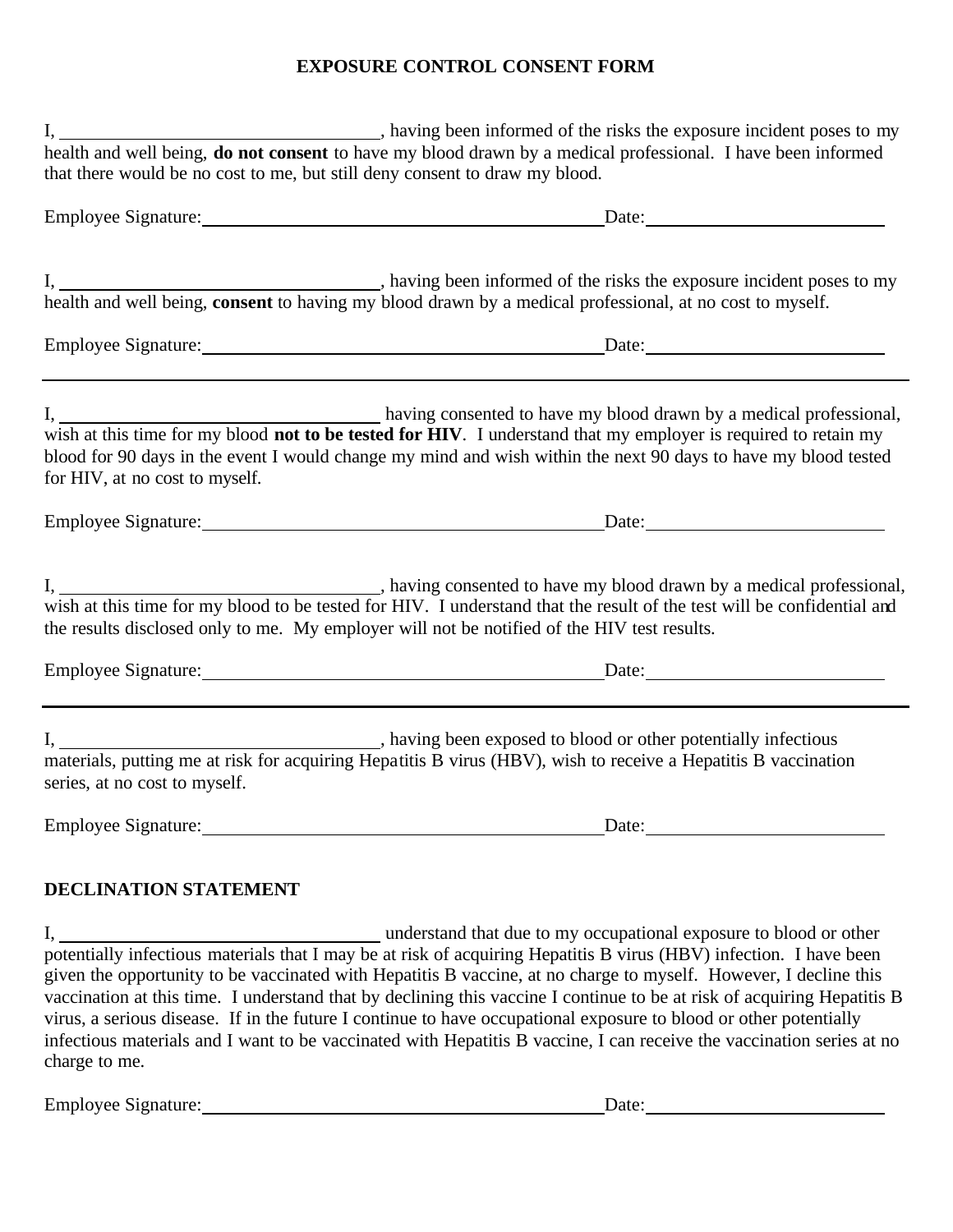### **POST EXPOSURE REFERRAL TO MEDICAL CONSULTANT**

The following employee has been referred to you as a result of exposure to blood or other potentially infectious material. Included with this form is a copy of 29 CFR Part 1910.1030 (OSHA's Occupational Exposure to Blood borne Pathogens), Employee's Consent Form, results of the source individual's blood testing if available; and all medical records relevant to the employee's appropriate treatment. Please complete and return the attached *Report of Medical Consultant*. Please complete a medical evaluation and follow-up in accordance with the OSHA Standard.

(**NOTE:** This form is to be completed by the employer based on the information given in the EXPOSURE CONTROL INCIDENT REPORT)

|                                             | 1. Name of Individual Exposed:                                                                                                                                                                                                 |                                                                                                                                                                                                                               |  |  |  |
|---------------------------------------------|--------------------------------------------------------------------------------------------------------------------------------------------------------------------------------------------------------------------------------|-------------------------------------------------------------------------------------------------------------------------------------------------------------------------------------------------------------------------------|--|--|--|
|                                             |                                                                                                                                                                                                                                | 2. Name of Agency: <u>Agency Phone #:</u> Agency Phone #:                                                                                                                                                                     |  |  |  |
|                                             |                                                                                                                                                                                                                                | Agency Address: No. 1996. The Contract of the Contract of the Contract of the Contract of the Contract of the Contract of the Contract of the Contract of the Contract of the Contract of the Contract of the Contract of the |  |  |  |
|                                             | 3. Type of Exposure Incident: (Check all that apply)                                                                                                                                                                           |                                                                                                                                                                                                                               |  |  |  |
| <b>Puncture of Skin</b>                     |                                                                                                                                                                                                                                | <b>Contact with non-intact skin</b>                                                                                                                                                                                           |  |  |  |
|                                             | <b>Contact w/ Mucous Membrane</b>                                                                                                                                                                                              | Other (Please specify):                                                                                                                                                                                                       |  |  |  |
|                                             | 4. Task being performed at the time of exposure:                                                                                                                                                                               |                                                                                                                                                                                                                               |  |  |  |
|                                             | 5. Type of Potentially Infectious Fluid: (Check all that apply)                                                                                                                                                                |                                                                                                                                                                                                                               |  |  |  |
|                                             | Blood Urine Feces                                                                                                                                                                                                              | $V$ omit $\_\_$                                                                                                                                                                                                               |  |  |  |
|                                             | Saliva (possibly containing blood)                                                                                                                                                                                             | <b>Unknown</b>                                                                                                                                                                                                                |  |  |  |
|                                             |                                                                                                                                                                                                                                | 6. Brief description of the Exposure Incident:                                                                                                                                                                                |  |  |  |
|                                             |                                                                                                                                                                                                                                |                                                                                                                                                                                                                               |  |  |  |
|                                             |                                                                                                                                                                                                                                | 7. Source Individual (identified to the best of the agency's ability and as allowed by law):                                                                                                                                  |  |  |  |
|                                             | 8. Has the Source Individual consented to a blood test to determine HBV and/or HIV infectivity?                                                                                                                                |                                                                                                                                                                                                                               |  |  |  |
| <b>YES</b>                                  | <b>NO</b>                                                                                                                                                                                                                      | <b>Not Applicable</b>                                                                                                                                                                                                         |  |  |  |
|                                             | if the identity and infectious status of the Source Individual.                                                                                                                                                                | Results of the Source Individual's testing shall be made available to the exposed employee,<br>and the employee shall be informed of applicable laws and regulations concerning disclosure                                    |  |  |  |
|                                             | 9. Employee's Hepatitis B Series Vaccination Dates (if applicable)                                                                                                                                                             |                                                                                                                                                                                                                               |  |  |  |
|                                             |                                                                                                                                                                                                                                | $1st$ Dose $2nd$ Dose $3rd$ Dose $3rd$ Dose                                                                                                                                                                                   |  |  |  |
|                                             |                                                                                                                                                                                                                                |                                                                                                                                                                                                                               |  |  |  |
|                                             |                                                                                                                                                                                                                                | Name of Person Completing this Form:                                                                                                                                                                                          |  |  |  |
|                                             | Title: The contract of the contract of the contract of the contract of the contract of the contract of the contract of the contract of the contract of the contract of the contract of the contract of the contract of the con |                                                                                                                                                                                                                               |  |  |  |
|                                             |                                                                                                                                                                                                                                |                                                                                                                                                                                                                               |  |  |  |
| <b>Signature of Person Completing Form:</b> |                                                                                                                                                                                                                                | Date:                                                                                                                                                                                                                         |  |  |  |